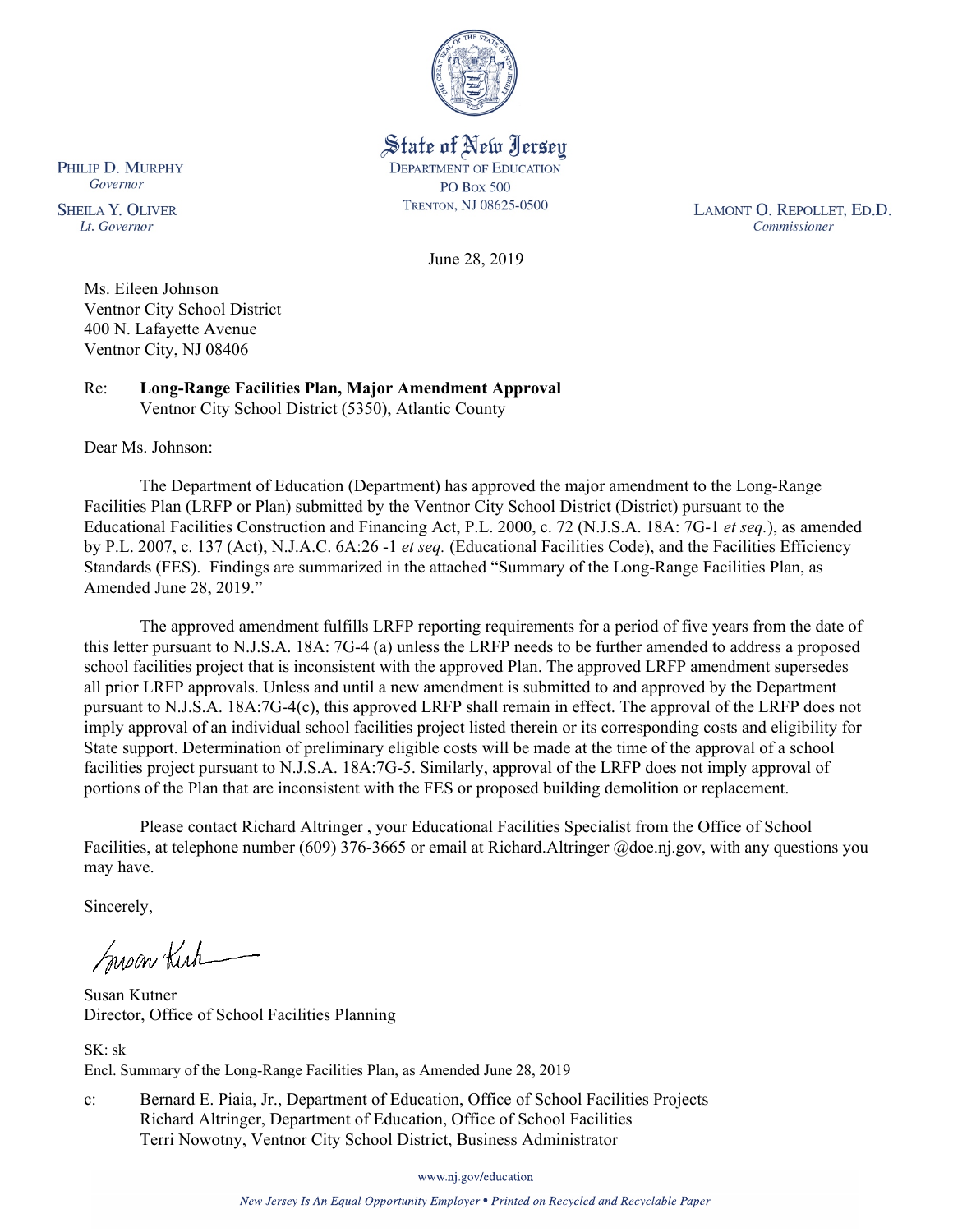# **Ventnor City School District (5350) Summary of the Long-Range Facilities Plan, as Amended June 28, 2019**

The Department of Education (Department) has completed its review of the major amendment to the Long-Range Facilities Plan (LRFP or Plan) submitted by the Ventnor City School District (District) pursuant to the Educational Facilities Construction and Financing Act, P.L. 2000, c. 72 (N.J.S.A. 18A: 7G-1 *et seq.*), as amended by P.L. 2007, c. 137 (Act), N.J.A.C. 6A:26-1 et seq. (Educational Facilities Code), and the Facilities Efficiency Standards (FES).

The following provides a summary of the District's approved amended LRFP. The summary is based on the standards set forth in the Act, the Educational Facilities Code, the FES, District-reported information in the Department's LRFP reporting system, and supporting documentation. The referenced reports in *italic* text are standard reports available on the Department's LRFP website.

#### **1. Inventory Overview**

The District is classified as a Regular Operating District (ROD) for funding purposes. It provides services for students in grades PK-8.

The District identified existing and proposed schools, sites, buildings, rooms, and site amenities in its LRFP. Table 1 lists the number of existing and proposed district schools, sites, and buildings. Detailed information can be found in the *School Asset Inventory Report* and the *Site Asset Inventory Report.*

**As directed by the Department, school facilities projects that have received initial approval by the Department and have been approved by the voters, if applicable, are represented as "existing" in the LRFP.** Approved projects that include new construction and/or the reconfiguration/reassignment of existing program space are as follows: n/a.

## **Table 1: Number of Schools, School Buildings, and Sites**

|                                              | <b>Existing</b> | <b>Proposed</b> |
|----------------------------------------------|-----------------|-----------------|
| Number of Schools (assigned DOE school code) |                 |                 |
| Number of School Buildings <sup>1</sup>      |                 |                 |
| Number of Non-School Buildings <sup>2</sup>  |                 |                 |
| Number of Vacant Buildings                   |                 |                 |
| Number of Sites                              |                 |                 |

*1 Includes district-owned buildings and long-term leases serving students in district-operated programs 2 Includes occupied district-owned buildings not associated with a school, such as administrative or utility buildings*

Based on the existing facilities inventory submitted by the District:

- Schools using leased buildings (short or long-term):  $n/a$
- Schools using temporary classroom units (TCUs), excluding TCUs supporting construction: n/a
- Vacant/unassigned school buildings:  $n/a$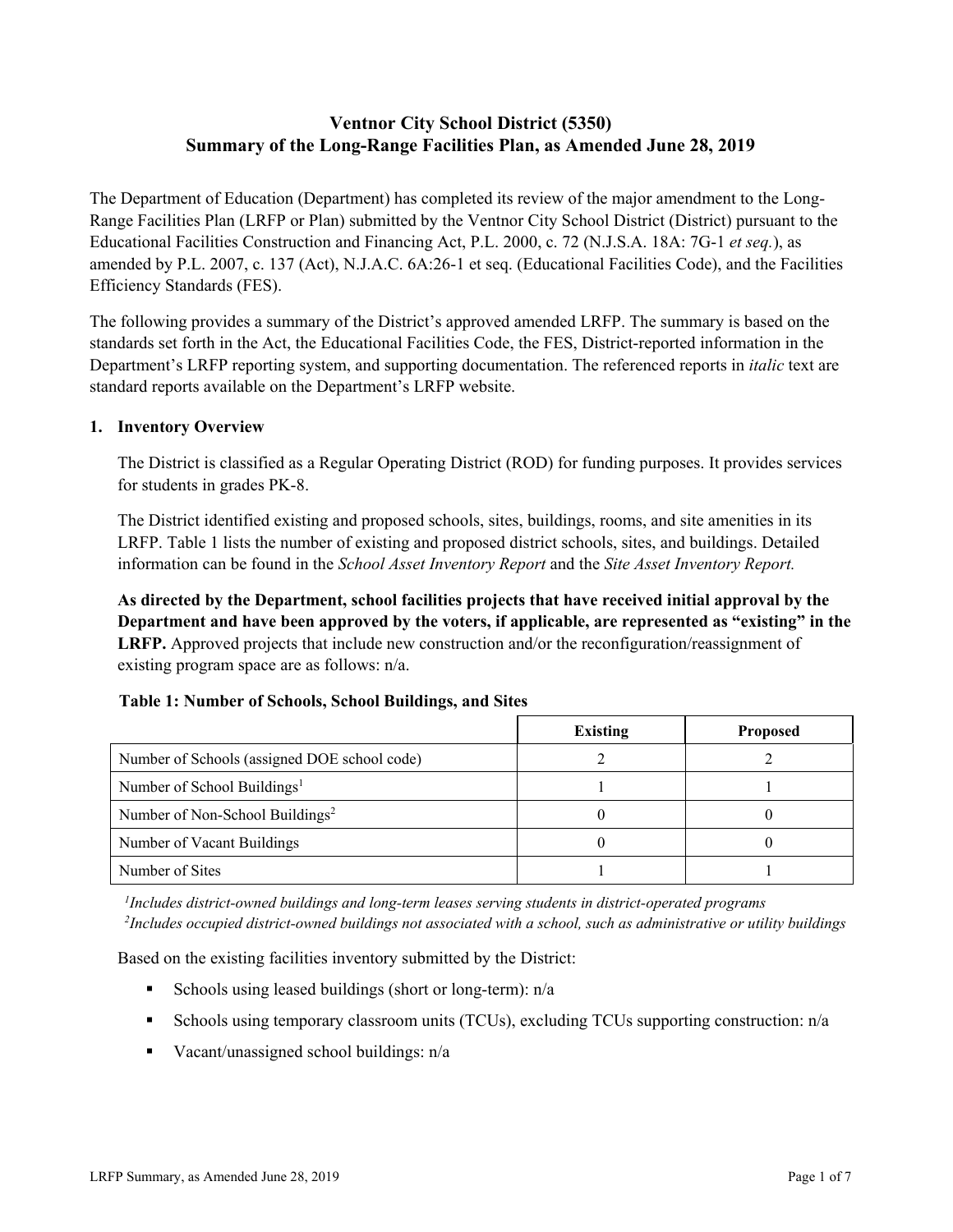**FINDINGS** The Department has determined that the proposed inventory is adequate for approval of the District's LRFP amendment. However, the LRFP determination does not imply approval of an individual school facilities project listed within the LRFP; the District must submit individual project applications for project approval.

#### **2. District Enrollments**

The District determined the number of students, or "proposed enrollments," to be accommodated for LRFP planning purposes on a district-wide basis and in each school.

The Department minimally requires the submission of a standard cohort-survival projection. The cohortsurvival method projection method forecasts future students based upon the survival of the existing student population as it moves from grade to grade. A survival ratio of less than 1.00 indicates a loss of students, while a survival ratio of more than 1.00 indicates the class size is increasing. For example, if a survival ratio tracking first to second grade is computed to be 1.05, the grade size is increasing by 5% from one year to the next. The cohort-survival projection methodology works well for communities with stable demographic conditions. Atypical events impacting housing or enrollments, such as an economic downturn that halts new housing construction or the opening of a charter or private school, typically makes a cohort-survival projection less reliable.

**Proposed enrollments are based on a standard cohort-survival enrollment projection.** The standard projection shows significant enrollment decline that may be overstated. However, the district's facilities have adequate capacity to accommodate current enrollments, and no new construction is proposed. Table 2 provides a comparison of existing and projected enrollments. All totals include special education students.

| <b>Grades</b>                | <b>Existing Enrollments</b><br>2018-19 | <b>District Proposed Enrollments</b><br>2022-23 |
|------------------------------|----------------------------------------|-------------------------------------------------|
| PK (excl. private providers) | 59                                     | 55                                              |
| Grades K-5                   | 386                                    | 284                                             |
| Grades 6-8                   | 216                                    | 168                                             |
| Grades 9-12                  |                                        |                                                 |
| <b>Totals K-12</b>           | 661                                    | 516                                             |

|  |  | <b>Table 2: Enrollments</b> |
|--|--|-----------------------------|
|--|--|-----------------------------|

**FINDINGS** The Department has determined the District's proposed enrollments to be acceptable for approval of the District's LRFP amendment. The Department will require a current enrollment projection at the time an application for a school facilities project is submitted incorporating the District's most recent enrollments in order to verify that the LRFP's planned capacity is appropriate for the updated enrollments.

## **3. District Practices Capacity**

Based on information provided in the room inventories, *District Practices Capacity* was calculated for each school building to determine whether adequate capacity is proposed for the projected enrollments based on district scheduling and class size practices. The capacity totals assume instructional buildings can be fully utilized regardless of school sending areas, transportation, and other operational issues. The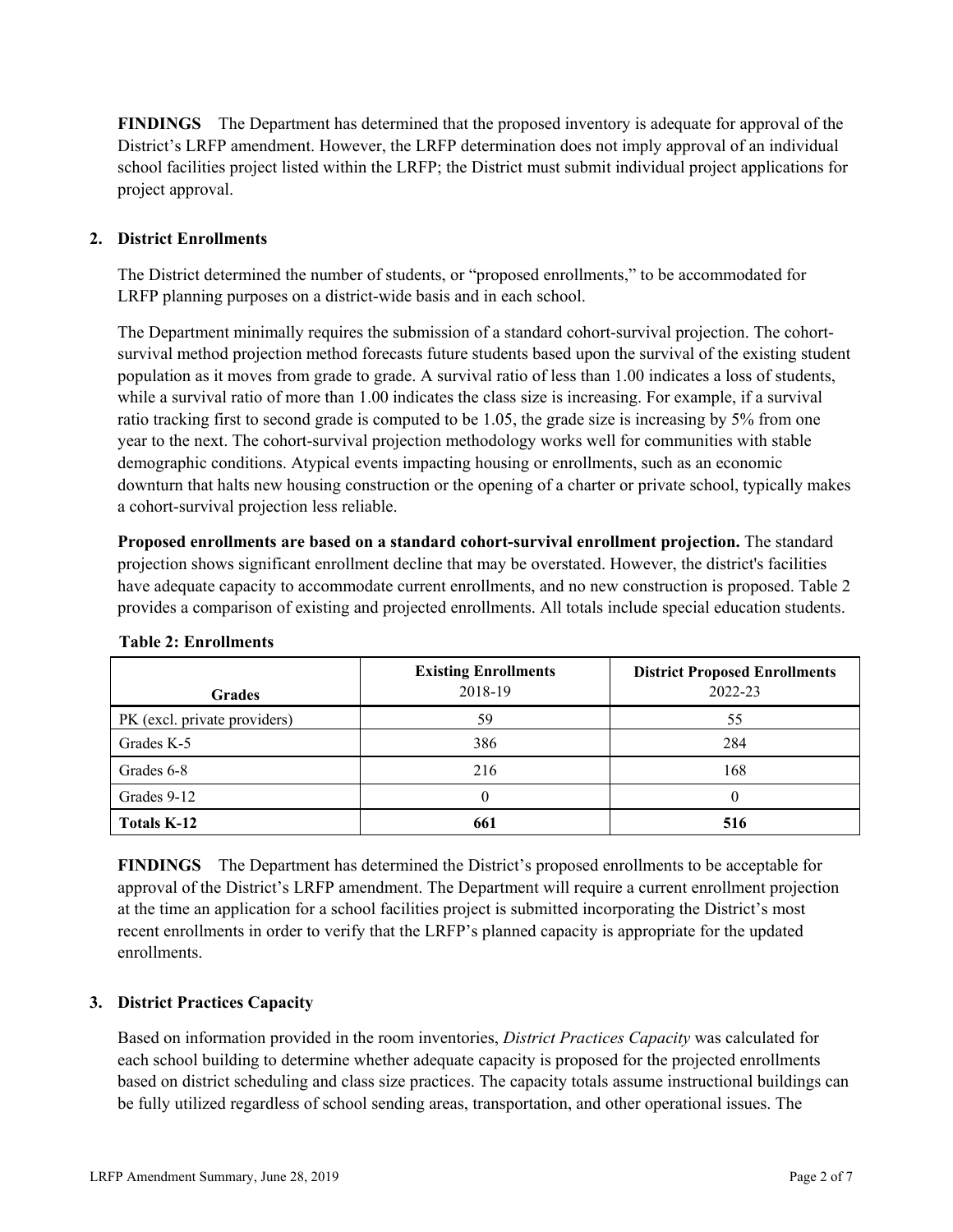calculations only consider district-owned buildings and long-term leases; short term leases and temporary buildings are excluded. A capacity utilization factor of 90% for classrooms serving grades K-8 and 85% for classrooms serving grades 9-12 is applied in accordance with the FES. No capacity utilization factor is applied to preschool classrooms.

In certain cases, districts may achieve adequate District Practices Capacity to accommodate enrollments but provide inadequate square feet per student in accordance with the FES, resulting in educational adequacy issues and "Unhoused Students." Unhoused students are considered in the "Functional Capacity" calculations used to determine potential State support for school facilities projects and are analyzed in Section 4.

Table 3 provides a summary of proposed enrollments and existing and proposed District-wide capacities. Detailed information can be found in the LRFP website reports titled *FES and District Practices Capacity Report, Existing Rooms Inventory Report, and Proposed Rooms Inventory Report.*

| <b>Grades</b>          | <b>Proposed</b><br><b>Enrollments</b> | <b>Existing</b><br><b>District</b><br><b>Practices</b><br>Capacity | <b>Existing</b><br>Deviation* | <b>Proposed</b><br><b>District</b><br><b>Practices</b><br>Capacity | <b>Proposed</b><br>Deviation* |
|------------------------|---------------------------------------|--------------------------------------------------------------------|-------------------------------|--------------------------------------------------------------------|-------------------------------|
| Elementary (PK-5)      | 347                                   | 697.23                                                             | 350.23                        | 697.23                                                             | 350.23                        |
| Middle $(6-8)$         | 169                                   | 339.57                                                             | 170.57                        | 339.57                                                             | 170.57                        |
| High $(9-12)$          | $\theta$                              | 0.00                                                               | 0.00                          | 0.00                                                               | 0.00                          |
| <b>District Totals</b> | 516                                   | 1,036.80                                                           | 520.80                        | 1,036.80                                                           | 520.80                        |

**Table 3: District Practices Capacity Analysis**

*\* Positive numbers signify surplus capacity; negative numbers signify inadequate capacity. Negative values for District Practices capacity are acceptable for approval if proposed enrollments do not exceed 100% capacity utilization.*

Considerations:

- Based on the proposed enrollments and existing room inventories, the District is projected to have inadequate capacity for the following grade groups, assuming all school buildings can be fully utilized: n/a
- Adequate justification has been provided by the District if the proposed capacity for a school significantly deviates from the proposed enrollments. Generally, surplus capacity is acceptable for LRFP approval if additional capacity is not proposed through new construction.

**FINDINGS**The Department has determined that proposed District capacity, in accordance with the proposed enrollments, is adequate for approval of the District's LRFP amendment. The Department will require a current enrollment projection at the time an application for a school facilities project is submitted, incorporating the District's most recent Fall Enrollment Report, in order to verify that the LRFP's planned capacity meets the District's updated enrollments.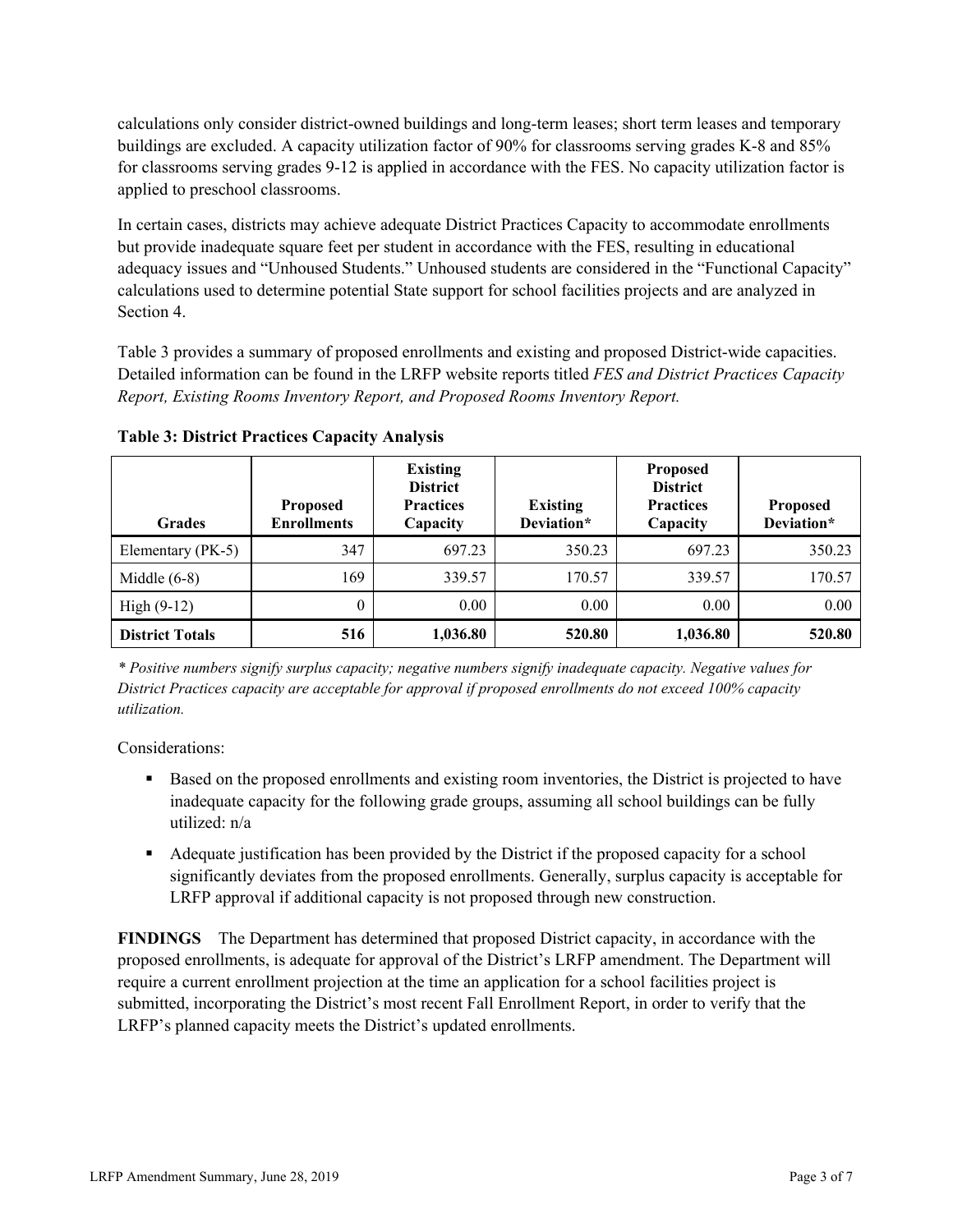#### **4. Functional Capacity and Unhoused Students**

*Functional Capacity* was calculated and compared to the proposed enrollments to provide a preliminary estimate of Unhoused Students and new construction funding eligibility.

*Functional Capacity* is the adjusted gross square footage of a school building *(total gross square feet minus excluded space)* divided by the minimum area allowance per full-time equivalent student for the grade level contained therein. *Unhoused Students* is the number of students projected to be enrolled in the District that exceeds the Functional Capacity of the District's schools pursuant to N.J.A.C. 6A:26-2.2(c). *Excluded Square Feet* includes (1) square footage exceeding the FES for any pre-kindergarten, kindergarten, general education, or self-contained special education classroom; (2) grossing factor square footage *(corridors, stairs, mechanical rooms, etc.)* that exceeds the FES allowance, and (3) square feet proposed to be demolished or discontinued from use. Excluded square feet may be revised during the review process for individual school facilities projects.

Table 4 provides a preliminary assessment of the Functional Capacity, Unhoused Students, and Estimated Maximum Approved Area for each FES grade group. The calculations exclude temporary facilities and short-term leased buildings. School buildings proposed for whole or partial demolition or reassignment to a non-school use are excluded from the calculations pending project application review. If a building is proposed to be reassigned to a different school, the square footage is applied to the proposed grades after reassignment. Buildings that are not assigned to a school are excluded from the calculations. Detailed information concerning the calculations can be found in the *Functional Capacity and Unhoused Students Report* and the *Excluded Square Footage Report.*

|                                              | <b>PK/K-5</b> | $6-8$    | $9-12$   | <b>Total</b> |
|----------------------------------------------|---------------|----------|----------|--------------|
| Proposed Enrollments                         | 347           | 169      | $\theta$ | 516          |
| FES Area Allowance (SF/student)              | 125.00        | 134.00   | 151.00   |              |
| <b>Prior to Completion of Proposed Work:</b> |               |          |          |              |
| <b>Existing Gross Square Feet</b>            | 102,146       | 49,748   | $\theta$ | 151,894      |
| Adjusted Gross Square Feet                   | 97,849        | 47,655   | $\theta$ | 145,504      |
| <b>Adjusted Functional Capacity</b>          | 764.76        | 372.46   | 0.00     |              |
| <b>Unhoused Students</b>                     | 0.00          | 0.00     | 0.00     |              |
| Est. Max. Area for Unhoused Students         | 0.00          | 0.00     | 0.00     |              |
| <b>After Completion of Proposed Work:</b>    |               |          |          |              |
| Gross Square Feet                            | 102,146       | 49,748   | $\theta$ | 151,894      |
| New Gross Square Feet                        | $\Omega$      | $\Omega$ | $\theta$ | 0            |
| Adjusted Gross Square Feet                   | 97,849        | 47,655   | $\theta$ | 145,504      |
| <b>Functional Capacity</b>                   | 764.76        | 372.46   | 0.00     |              |
| Unhoused Students after Construction         | 0.00          | 0.00     | 0.00     |              |
| Est. Max. Area Remaining                     | 0.00          | 0.00     | 0.00     |              |

**Table 4: Estimated Functional Capacity and Unhoused Students** 

Facilities used for non-instructional or non-educational purposes are ineligible for State support under the Act. However, projects for such facilities shall be reviewed by the Department to determine whether they are consistent with the District's LRFP and whether the facility, if it is to house students (full or part time)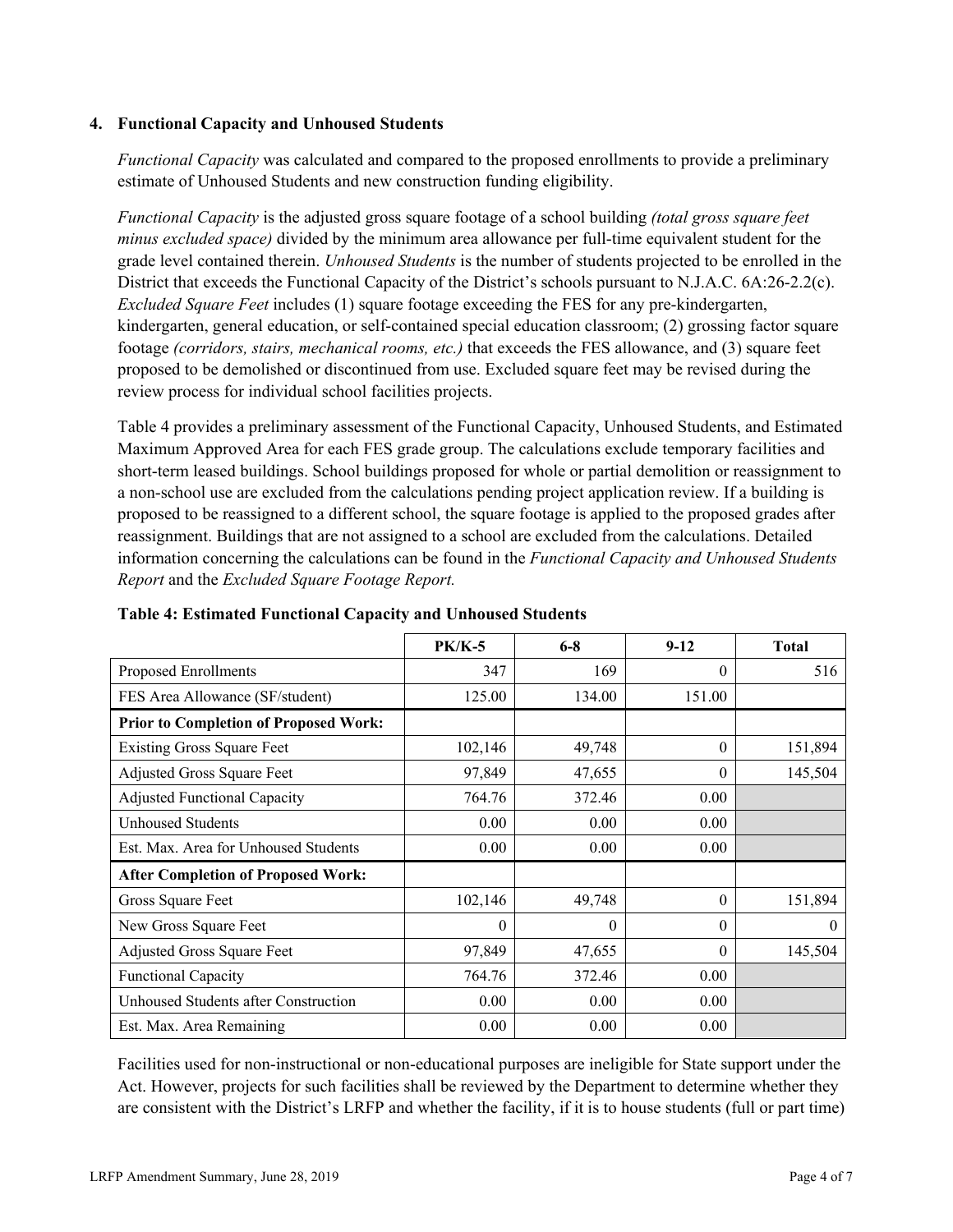conforms to educational adequacy requirements. These projects shall conform to all applicable statutes and regulations.

Estimated costs represented in the LRFP by the District are for capital planning purposes only. The estimates are not intended to represent preliminary eligible costs or final eligible costs of approved school facilities projects.

Considerations:

- The District does not have approved projects pending completion, as noted in Section 1, that impact the Functional Capacity calculations.
- **The Functional Capacity calculations** *exclude* square feet proposed for demolition or discontinuation for the following FES grade groups and school buildings pending a feasibility study and project review: n/a.
- Based on the preliminary assessment, the District has Unhoused Students prior to the completion of proposed work for the following FES grade groups: n/a.
- New construction is proposed for the following FES grade groups:  $n/a$ .
- **Proposed new construction exceeds the estimated maximum area allowance for Unhoused** Students prior to the completion of the proposed work for the following grade groups: n/a.
- The District, based on the preliminary LRFP assessment, will not have Unhoused Students after completion of the proposed LRFP work. If the District is projected to have Unhoused Students, adequate justification has been provided to confirm educational adequacy in accordance with Section 6 of this determination.

**FINDINGS** Functional Capacity and Unhoused Students calculated in the LRFP are preliminary estimates. Preliminary Eligible Costs (PEC) and Final Eligible Costs (FEC) will be included in the review process for specific school facilities projects. A feasibility study undertaken by the District is required if building demolition or replacement is proposed per N.J.A.C. 6A:26-2.3(b)(10).

## **5. Proposed Work**

The District assessed program space, capacity, and physical plant deficiencies to determine corrective actions. Capital maintenance, or *"system actions,"* address physical plant deficiencies due to operational, building code, and /or life cycle issues. Inventory changes, or *"inventory actions,*" add, alter, or eliminate sites, site amenities, buildings, and/or rooms.

The Act (N.J.S.A. 18A:7G-7b) provides that all school facilities shall be deemed suitable for rehabilitation unless a pre-construction evaluation undertaken by the District demonstrates to the satisfaction of the Commissioner that the structure might pose a risk to the safety of the occupants even after rehabilitation or that rehabilitation is not cost-effective. Pursuant to N.J.A.C. 6A:26-2.3(b)(10), the Commissioner may identify school facilities for which new construction is proposed in lieu of rehabilitation for which it appears from the information presented that new construction is justified, provided, however, that for such school facilities so identified, the District must submit a feasibility study as part of the application for the specific school facilities project. The cost of each proposed building replacement is compared to the cost of additions or rehabilitation required to eliminate health and safety deficiencies and to achieve the District's programmatic model.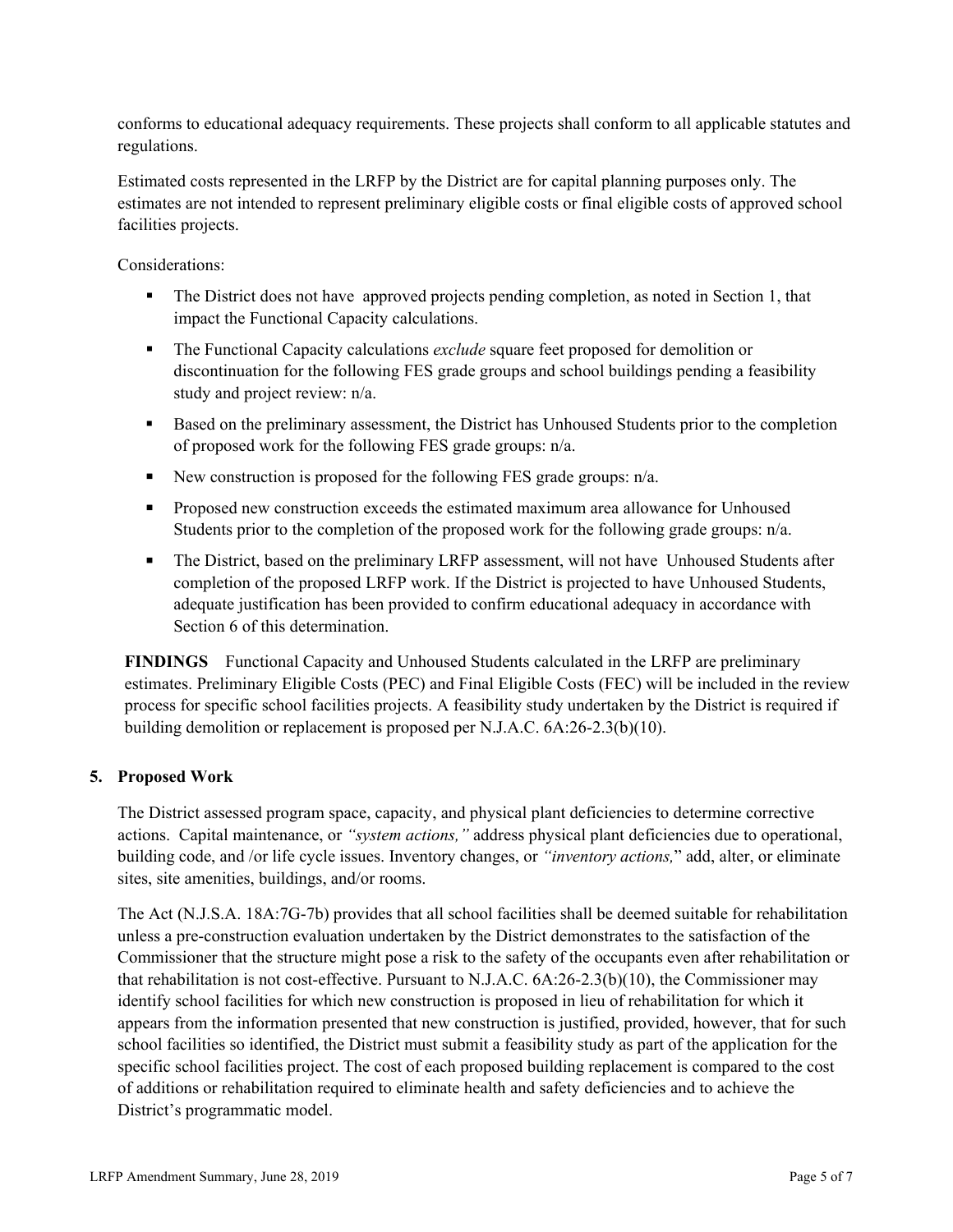Table 5 lists the scope of work proposed for each school based on the building(s) serving their student population. Detailed information can be found in the LRFP website reports titled *"School Asset Inventory" and "LRFP Inventory Actions Summary."* Capital maintenance (systems upgrades) was provided as a supporting document.

With the completion of the proposed work, the following schools are proposed to be eliminated: n/a; the following schools are proposed to be added: n/a.

| <b>Proposed Scope of Work</b>                                                                  | <b>Applicable Schools</b>                                      |
|------------------------------------------------------------------------------------------------|----------------------------------------------------------------|
| Renovation only (no new construction)                                                          |                                                                |
| System actions only (no inventory actions)                                                     | n/a                                                            |
| Existing inventory actions only (no systems actions)                                           | n/a                                                            |
| Systems and inventory changes                                                                  | Ventor Elementary School (045); Ventnor<br>Middle School (040) |
| <b>New construction</b>                                                                        |                                                                |
| Building addition only (no systems or existing inventory actions)                              | n/a                                                            |
| Renovation and building addition (system, existing inventory,<br>and new construction actions) | n/a                                                            |
| New building on existing site                                                                  | n/a                                                            |
| New building on new or expanded site                                                           | n/a                                                            |
| Site and building disposal (in addition to above scopes)                                       |                                                                |
| Partial building demolition                                                                    | n/a                                                            |
| Whole building demolition                                                                      | n/a                                                            |
| Site and building disposal or discontinuation of use                                           | n/a                                                            |

**Table 5. School Building Scope of Work**

**FINDINGS** The Department has determined that the proposed work is adequate for approval of the District's LRFP amendment. However, Department approval of proposed work in the LRFP does not imply the District may proceed with a school facilities project. The District must submit individual project applications with cost estimates for Department project approval. Both school facilities project approval and other capital project review require consistency with the District's approved LRFP.

## **6. Proposed Room Inventories and the Facilities Efficiency Standards**

The District's proposed school buildings were evaluated to assess general educational adequacy in terms of compliance with the FES area allowance pursuant to N.J.A.C. 6A:26-2.2 and 2.3.

District schools are not proposed to provide less square feet per student than the FES after the completion of proposed work as indicated in Table 5.

**FINDINGS** The Department has determined that the District's proposed room inventories are adequate for LRFP approval. If school(s) are proposed to provide less square feet per student than the FES area allowance, the District has provided justification indicating that the educational adequacy of the facility will not be adversely affected and has been granted an FES waiver by the Department pending project submission and review. This determination does not include an assessment of eligible square feet for State support, which will be determined at the time an application for a specific school facilities project is